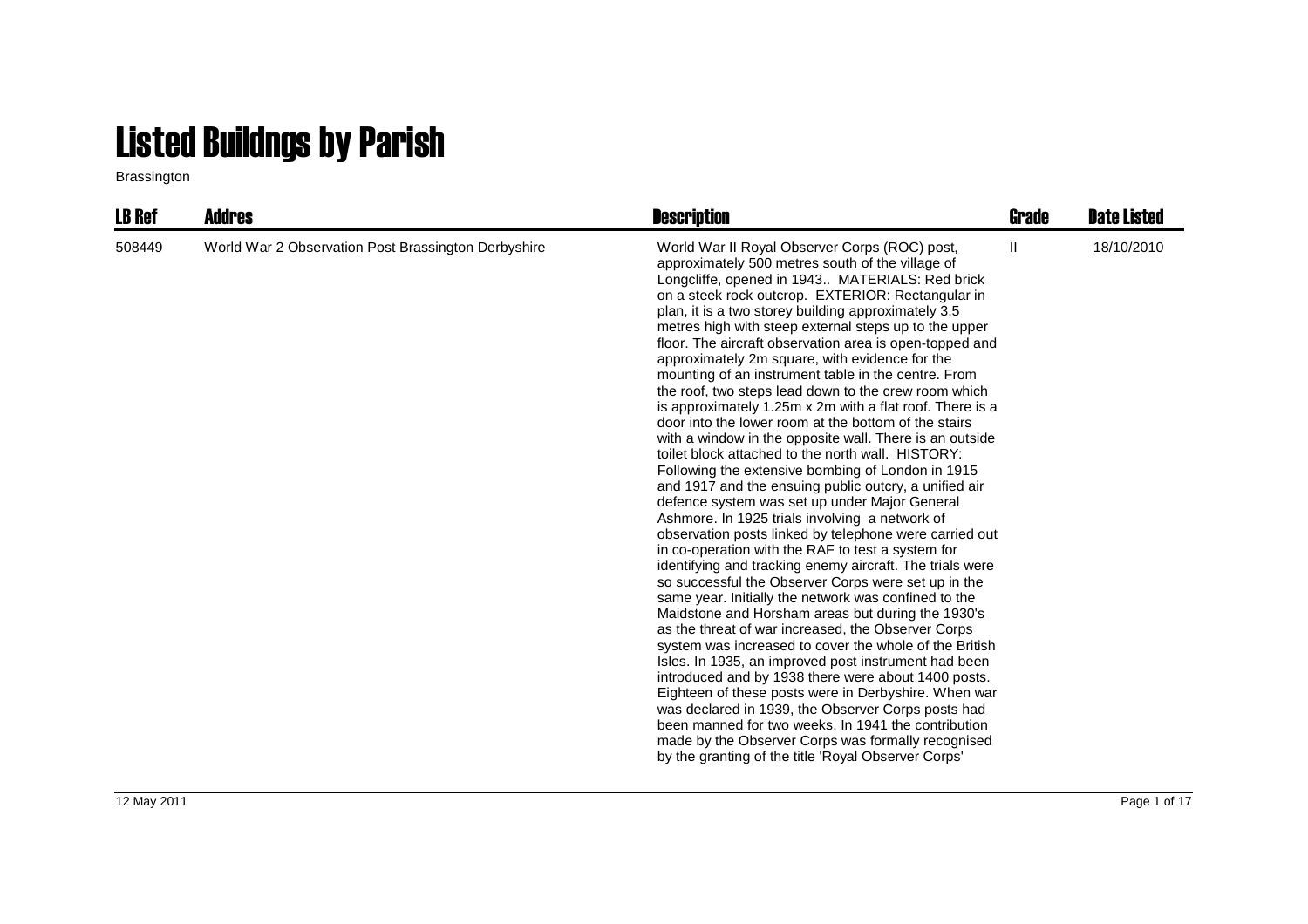| <b>LB Ref</b> | <b>Addres</b> | <b>Description</b>                                                                                                                                                                                                                                                                                                                                                                                                                                                                                                                                                                                                                                                                                                                                                                                                                                                                                                                                                                                                                                                                                                                                                                                                                                                                                                                                                                                                                                                                                                                                                                                                                                                                                                                                                                                                                                                                                                                                                                                                                                                                                                                  | <b>Grade</b> | <b>Date Listed</b> |
|---------------|---------------|-------------------------------------------------------------------------------------------------------------------------------------------------------------------------------------------------------------------------------------------------------------------------------------------------------------------------------------------------------------------------------------------------------------------------------------------------------------------------------------------------------------------------------------------------------------------------------------------------------------------------------------------------------------------------------------------------------------------------------------------------------------------------------------------------------------------------------------------------------------------------------------------------------------------------------------------------------------------------------------------------------------------------------------------------------------------------------------------------------------------------------------------------------------------------------------------------------------------------------------------------------------------------------------------------------------------------------------------------------------------------------------------------------------------------------------------------------------------------------------------------------------------------------------------------------------------------------------------------------------------------------------------------------------------------------------------------------------------------------------------------------------------------------------------------------------------------------------------------------------------------------------------------------------------------------------------------------------------------------------------------------------------------------------------------------------------------------------------------------------------------------------|--------------|--------------------|
|               |               | (ROC) by George VI who also became the first Air<br>Commodore-in-Chief. Following the end of WWII, the<br>ROC had a brief period of stand-down before it was<br>reactivated in 1947 in response to the increased<br>tension with the Eastern Block. By the 1950's the<br>threat of nuclear attack persuaded the Government to<br>set up the United Kingdom Warning and Monitoring<br>Organisation (UKWMO). The Royal Observer Corps<br>was given the job of collecting information on the<br>location of nuclear bombs, information on weapon<br>sizes, fall-out information, and basic weather<br>information. In 1968 nearly 700 posts were closed.<br>The WWII Royal Observer Corps at Brassington was<br>opened in 1943 and was built to what became a<br>standard RAF pattern. It became part of the 'Granite'<br>system, a code for posts which were equipped with<br>flares to warn friendly aircraft of high ground in poor<br>visibility. The system is estimated to have prevented<br>up to seven thousand accidents. It continued in use<br>until 1964 when the main role of the ROC became<br>nuclear reporting and the underground post, which lies<br>approximately 150m to the south-east, came into use.<br>The latter was decommissioned in 1991, when the<br>ROC was finally stood down. SOURCES:<br>www.subterranea.brittanica.org.u, accessed 17 April<br>2010. Cocroft, Wayne. 'Cold War Monuments: An<br>Assessment by the Monuments Protection<br>Programme' English Heritage. Layne, Jon. 'The Royal<br>Observer Corps in Derbyshire' Unpublished paper.<br>REASONS FOR DESIGNATION DECISION: The<br>World War II ROC observation tower at Brassington is<br>listed as Grade II for the following principal reasons:<br>Architectural Interest: An example of a standard<br>functional design, yet of an unusual building type,<br>which is an architectural representation of the<br>changing threats to national security. Historical<br>Interest: The juxtaposition of the WWII ROC post with<br>the adjacent UKWMO monitoring station reflects the<br>continuity and change in the role of the ROC, and |              |                    |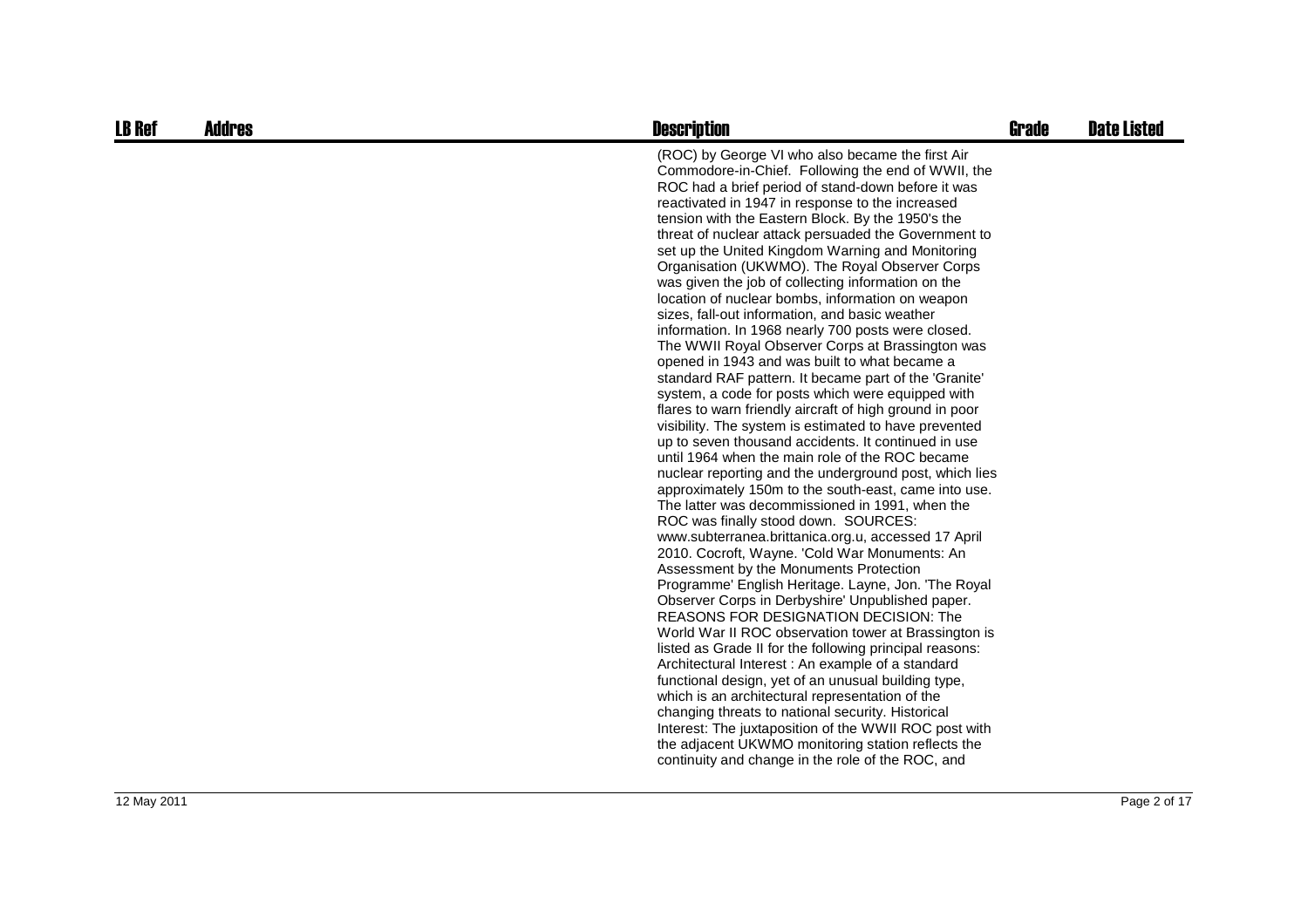| <b>LB Ref</b> | <b>Addres</b> | <b>Description</b>                                                                                                                                                                                                                                                           | <b>Grade</b> | <b>Date Listed</b> |
|---------------|---------------|------------------------------------------------------------------------------------------------------------------------------------------------------------------------------------------------------------------------------------------------------------------------------|--------------|--------------------|
|               |               | changes in the types, and levels of potential threat on<br>a national and international scale. Intactness: The<br>building survives structurally intact. Group Value: The<br>significance is enhanced by association with the<br>adjacent UKWMO underground monitoring post. |              |                    |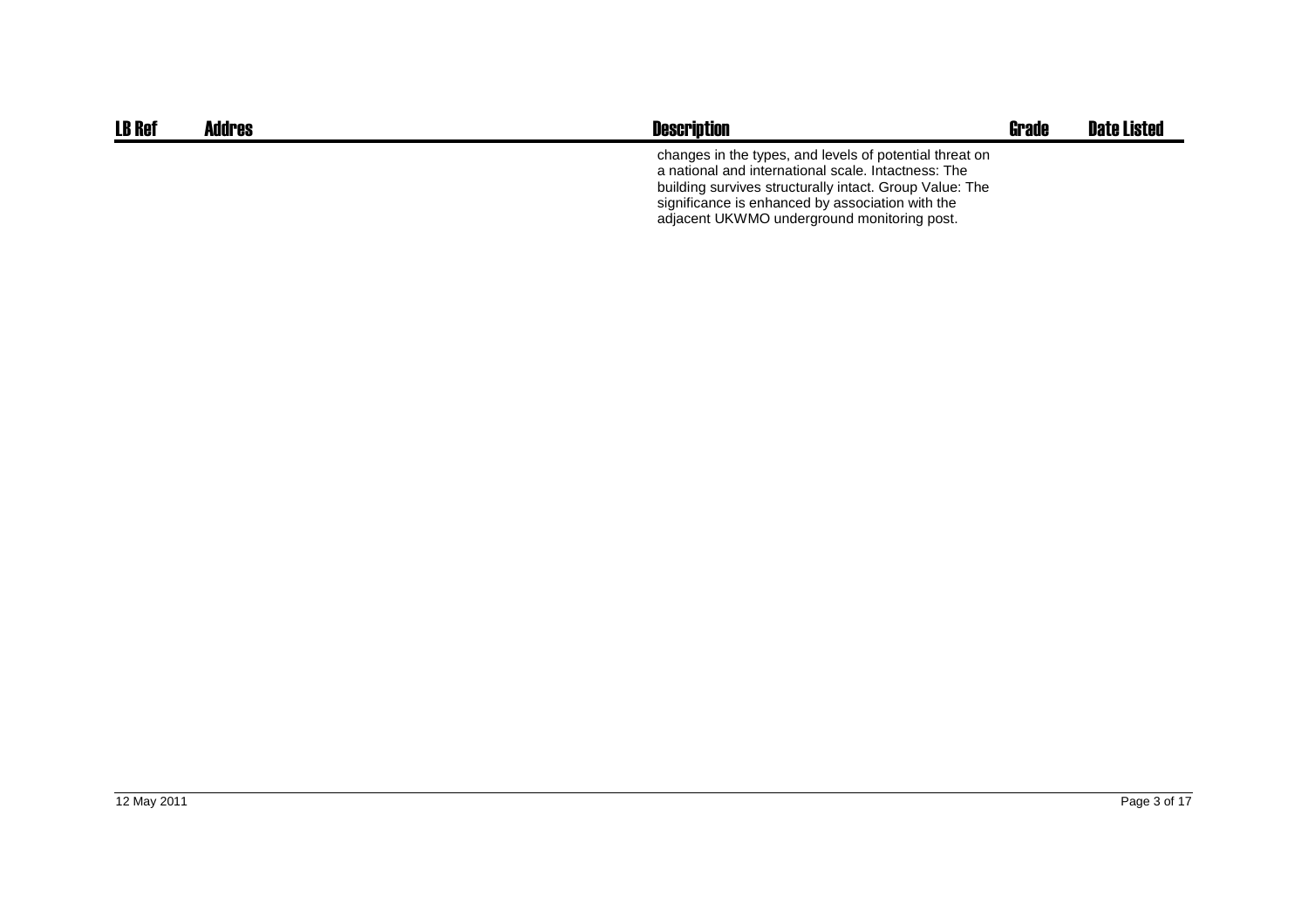| <b>LB Ref</b> | <b>Addres</b>                                                                 | <b>Description</b>                                                                                                                                                                                                                                                                                                                                                                                                                                                                                                                                                                                                                                                                                                                                                                                                                                                                                                                                                                                                                                                                                                                                                                                                                                                                                                                                                                                                                                                                                                                                                                                                                                                                                                                                                                                                                                                                                                                                                                                                                                                                                                          | <b>Grade</b> | <b>Date Listed</b> |
|---------------|-------------------------------------------------------------------------------|-----------------------------------------------------------------------------------------------------------------------------------------------------------------------------------------------------------------------------------------------------------------------------------------------------------------------------------------------------------------------------------------------------------------------------------------------------------------------------------------------------------------------------------------------------------------------------------------------------------------------------------------------------------------------------------------------------------------------------------------------------------------------------------------------------------------------------------------------------------------------------------------------------------------------------------------------------------------------------------------------------------------------------------------------------------------------------------------------------------------------------------------------------------------------------------------------------------------------------------------------------------------------------------------------------------------------------------------------------------------------------------------------------------------------------------------------------------------------------------------------------------------------------------------------------------------------------------------------------------------------------------------------------------------------------------------------------------------------------------------------------------------------------------------------------------------------------------------------------------------------------------------------------------------------------------------------------------------------------------------------------------------------------------------------------------------------------------------------------------------------------|--------------|--------------------|
| 508494        | Royal Observer Corps Underground Monitoring Station Brassington<br>Derbyshire | UKWMO underground monitoring post, which opened<br>in 1964. MATERIALS, PLAN, EXTERIOR AND<br>INTERIOR: The subterranean building is constructed<br>entirely of concrete. The ROC post is visible on the<br>surface as a grassy mound with a concrete ventilation<br>shaft with two louvered vents at each end. That to the<br>southern end is adjacent to an entrance shaft. A<br>vertical pipe extending above ground between the two<br>ventilation posts would have been the base plate for a<br>Bomb Power Indicator, an instrument introduced to<br>these monitoring posts around 1958 when<br>inadequacies of the earlier monitoring instruments<br>were identified. The monitoring posts were built to a<br>standard design. The single entrance shaft is<br>approximately 4.5m deep and gives access to two<br>rooms, one containing a chemical toilet and the larger<br>operations room which measures approximately 4.5m<br>x 2.25m. In 2001 it was recorded that within the<br>Brassington UKWMO post a number of items survive<br>including: beds, mattresses, shelving, an instrument<br>table, a WB1410 carrier receiver, a WB1410 water<br>filter, BT connection boxes and wiring, posters and an<br>original folding canvas chair. Telephones and other<br>mechanical equipment had been removed. HISTORY:<br>Following the end of WWII, the ROC had a brief<br>period of stand-down before it was reactivated in 1947<br>in response to the increased tension with the Eastern<br>Block. By the 1950's the threat of nuclear attack<br>persuaded the Government to set up the United<br>Kingdom Warning and Monitoring Organisation<br>(UKWMO). The Royal Observer Corps was given the<br>job of collecting information on the location of nuclear<br>bombs, information on weapon sizes, fall-out<br>information, and basic weather information. In 1968<br>nearly 700 posts were closed. The UKWMO<br>underground post at Brassington came into use in<br>1965 when the main role of the ROC became nuclear<br>reporting. The monitoring station was<br>decommissioned in 1991, when the ROC was finally | Ш            | 18/10/2010         |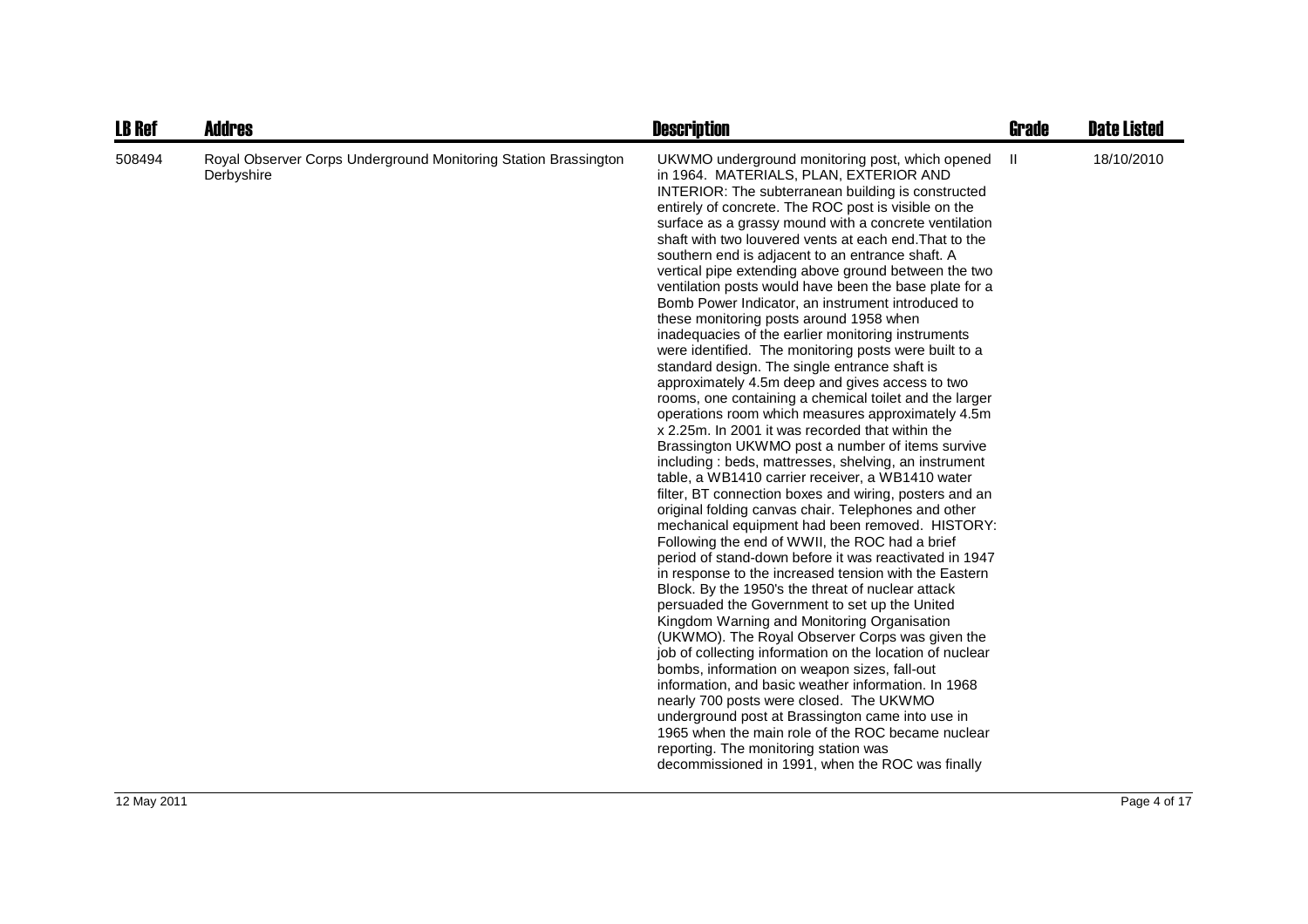| <b>LB Ref</b> | <b>Addres</b>                                            | <b>Description</b>                                                                                                                                                                                                                                                                                                                                                                                                                                                                                                                                                                                                                                                                                                                                                                                                                                                                                                                                                                                                                                                                                     | Grade | <b>Date Listed</b> |
|---------------|----------------------------------------------------------|--------------------------------------------------------------------------------------------------------------------------------------------------------------------------------------------------------------------------------------------------------------------------------------------------------------------------------------------------------------------------------------------------------------------------------------------------------------------------------------------------------------------------------------------------------------------------------------------------------------------------------------------------------------------------------------------------------------------------------------------------------------------------------------------------------------------------------------------------------------------------------------------------------------------------------------------------------------------------------------------------------------------------------------------------------------------------------------------------------|-------|--------------------|
|               |                                                          | stood down. SOURCES: Cocroft, Wayne. 'Cold War<br>Monuments: An Assessment by the Monuments<br>Protection Programme' English Heritage. Military<br>Buildings Selection Guide. (English Heritage 2007) 12-<br>13 www.subterranea.brittanica.org.u, accessed 17<br>April 2010. REASONS FOR DESIGNATION<br>DECISION: The UKWMO underground monitoring<br>station at Brassington is listed as Grade II for the<br>following principal reasons: Architectural Interest : An<br>example of a standard functional design, which is an<br>architectural representation of the changing threats to<br>national security. Historical Interest: The juxtaposition<br>of the UKWMO monitoring station with the adjacent<br>WWII ROC post reflects the continuity and change in<br>the role of the ROC, and changes in the types, and<br>levels of potential threat on a national and<br>international scale. Intactness: The building survives<br>structurally intact with the rare survival of internal<br>fittings. Group Value: The significance is enhanced by<br>association with the adjacent WWII ROC post. |       |                    |
| 79973         | Churchgates Church Street Brassington Derbyshire DE4 4HJ | Cottage, originally two single bay cottages . C18,<br>possibly with C17 core. Coursed limestone rubble<br>with flush dressings and quoins. Steeply pitched plain<br>tile roof. Stone coped gables with moulded kneelers.<br>One brick gable end stack and one central stone and<br>brick stack. Two storeys, plus attics to west. Former<br>doorway filled with later casement window to west. To<br>east, two 2-light mullioned windows either side of<br>other, original chamfered doorcase. Above, two<br>formerly mullioned windows with modern casements.<br>To west a single light attic window. To west, again, a<br>single storey wing with gritstone dressings. Listed for<br>Group Value.                                                                                                                                                                                                                                                                                                                                                                                                    | Ш     | 11/10/1983         |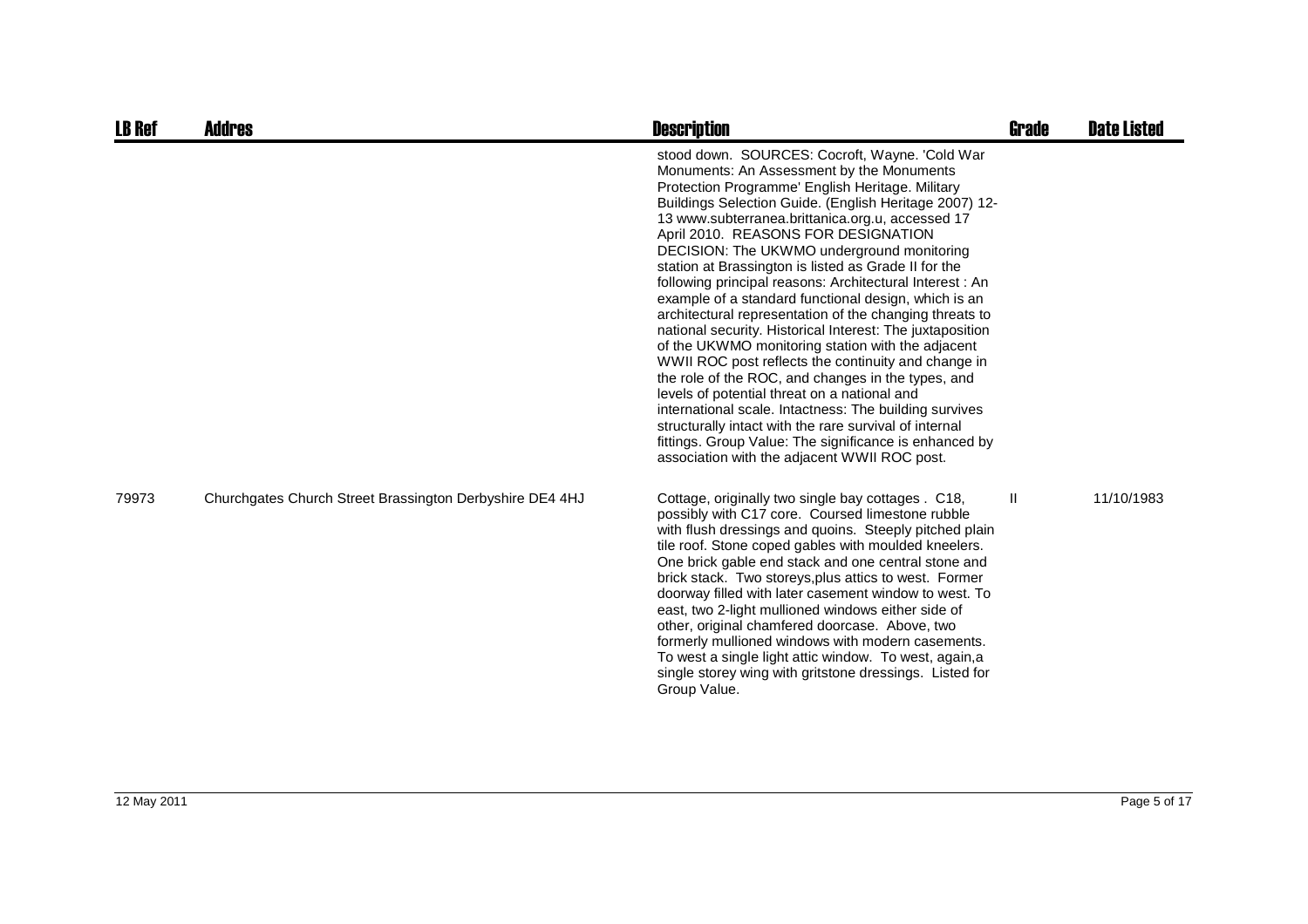| <b>LB Ref</b> | Addres                                                | <b>Description</b>                                                                                                                                                                                                                                                                                                                                                                                                                                                                                                                                                                                                                                                                                                                                                                                                                                                                                                                                                                                                                                                                                                                                                                                                                                                                                                                                                                                                                                                                                                                                                                         | Grade         | <b>Date Listed</b> |
|---------------|-------------------------------------------------------|--------------------------------------------------------------------------------------------------------------------------------------------------------------------------------------------------------------------------------------------------------------------------------------------------------------------------------------------------------------------------------------------------------------------------------------------------------------------------------------------------------------------------------------------------------------------------------------------------------------------------------------------------------------------------------------------------------------------------------------------------------------------------------------------------------------------------------------------------------------------------------------------------------------------------------------------------------------------------------------------------------------------------------------------------------------------------------------------------------------------------------------------------------------------------------------------------------------------------------------------------------------------------------------------------------------------------------------------------------------------------------------------------------------------------------------------------------------------------------------------------------------------------------------------------------------------------------------------|---------------|--------------------|
| 79974         | St Jamess Church Church Street Brassington Derbyshire | Church. Late C12, altered in C14, restored and north<br>aisle added c1895. Squared coursed limestone with<br>gritstone dressings. Slate roof with decorative ridge<br>tiles. Western tower, nave and aisles, chancel with<br>partial aisles. Heavily restored Norman tower with<br>angle buttresses. C19 plate tracery window in former<br>Norman doorcase on west wall. Above, 2-light<br>window. Round-headed twin bell openings on all<br>sides of tower. Embattled parapet above decorated<br>stringcourse. North and south aisles have double or<br>single C19 lancet windows. Northern clerestory<br>windows C19 3-light cusped windows. East wall has<br>rose window with plate tracery, hoodmould and carved<br>stops. Also stone coped gable surmounded by cross.<br>South aisles has two flat headed Perp windows.<br>South porch has Norman arch with roll moulding and<br>attached shafts. Fine early studded arched door.<br>Interior - tall Norman arch to tower, imposts continued<br>into stringcourse. South arcade, three circular C12<br>piers with scalloped and waterleaf capitals. Stepped<br>soffits. North arcade, C19 circular polished limestone<br>piers with carved capitals, round arches. C19 roof.<br>From nave pointed moulded arch to chancel and lower<br>ones into chancel aisles. South aisle of chancel has<br>late Norman arcade with round headed arches<br>springing from imposts to central polygonal column<br>with waterleaf capital. Above Perp window. C19 glass<br>to eastern window. Hatchment in tower of 1806.<br>Listed for Group Value. | <b>IISTAR</b> | 13/09/1967         |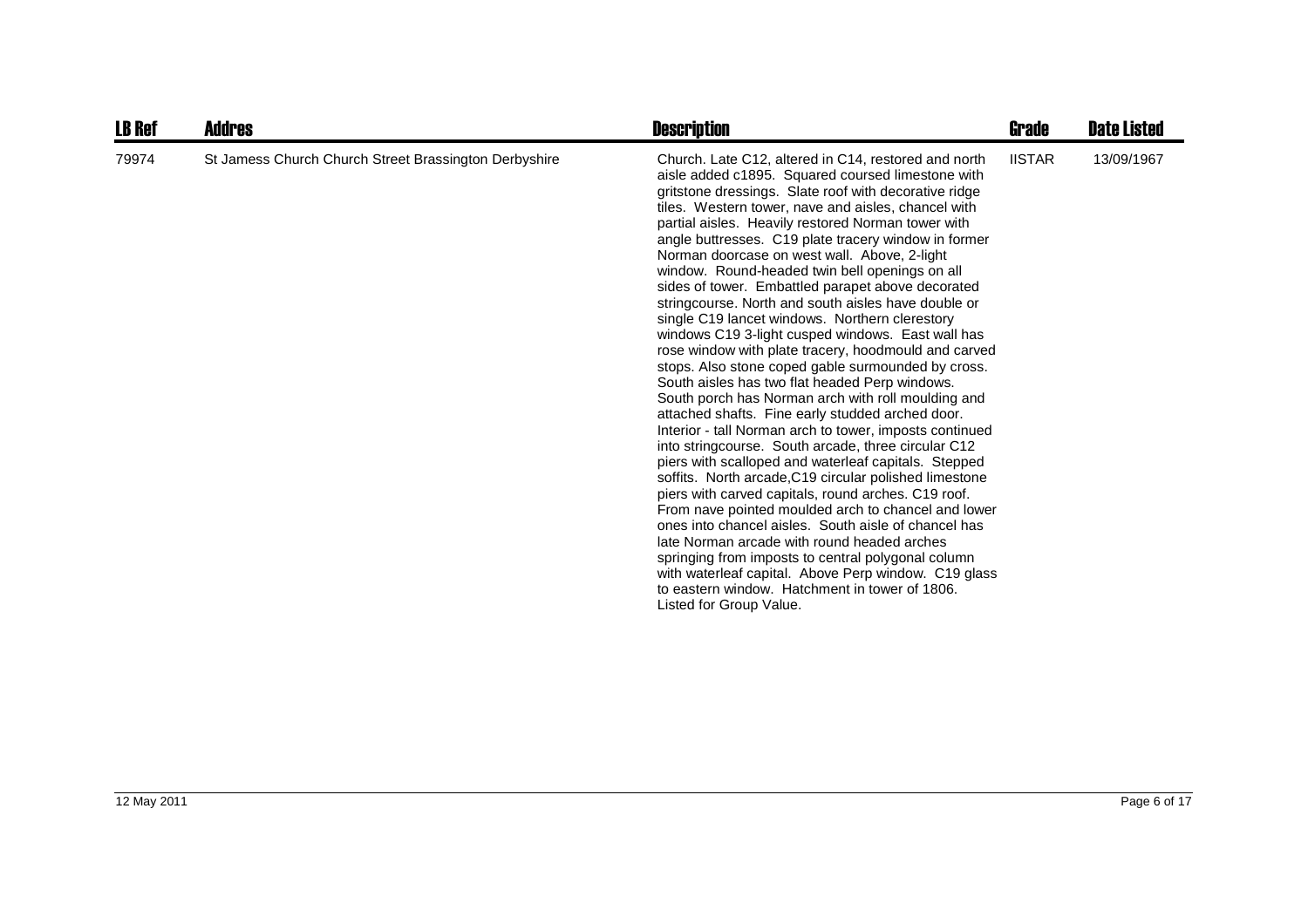| <b>LB Ref</b> | Addres                                                                  | <b>Description</b>                                                                                                                                                                                                                                                                                                                                                                                                                                                                                                                                                                                                                                                                                                                                                                                                                                                                                 | <b>Grade</b> | <b>Date Listed</b> |
|---------------|-------------------------------------------------------------------------|----------------------------------------------------------------------------------------------------------------------------------------------------------------------------------------------------------------------------------------------------------------------------------------------------------------------------------------------------------------------------------------------------------------------------------------------------------------------------------------------------------------------------------------------------------------------------------------------------------------------------------------------------------------------------------------------------------------------------------------------------------------------------------------------------------------------------------------------------------------------------------------------------|--------------|--------------------|
| 79975         | Ivy Bank House Church Street Brassington Derbyshire DE4 4HL             | House. C17, altered considerably in C19. Coursed<br>limestone rubble with quoins, some parts rendered.<br>C19 dressings in gritstone. Plain tile roof with stone<br>ridge, copings, kneelers and gable finials. Various<br>elaborate C19 gable end and ridge stacks. Irregular<br>plan. Two storeys except crosswing with attics. South<br>east facade - central block with two gabled projections,<br>that to the south C17, that to the north C19. C17 wing<br>has blocked original doorway, next to C20 glazed<br>porch. Also small C18 window partly fills larger C17<br>blocked window. Central range has large C19 window<br>with C18 window above. A C17 recessed and<br>chamfered attic window to eaves. C19 wing has<br>casement window at first floor. All fenestration C20.<br>South west wall has remains of 3-light recessed and<br>chamfered mullion window. Listed for Group Value. | $\mathbf{H}$ | 13/09/1967         |
| 79976         | House South Of Ivy Bank Church Street Brassington Derbyshire DE4<br>4HL | House. C17, remodelled in 1737. Squared coursed<br>limestone with flush dressings. Plain tile roof. Central<br>brick stack. Projecting eaves band. Three storeys, two<br>bay front. Doorcase with lintel dated 'WW and SW<br>1737', now filled by C19 glazing bar sash. To east 2-<br>light flush mullion window. To west C20 door inserted<br>into former window opening, small window adjacent to<br>door. Above two 2-light flush mullion windows. Two<br>similar, but smaller, windows to eaves. To west C19<br>two storey addition with casement windows to side and<br>above off-centre door. Interior has exposed<br>chamfered beams. Original flat balusters to lowest<br>flight of stairs. Large stone bracketed fireplace.<br>Listed for Group Value.                                                                                                                                    | $\mathbf{I}$ | 11/10/1983         |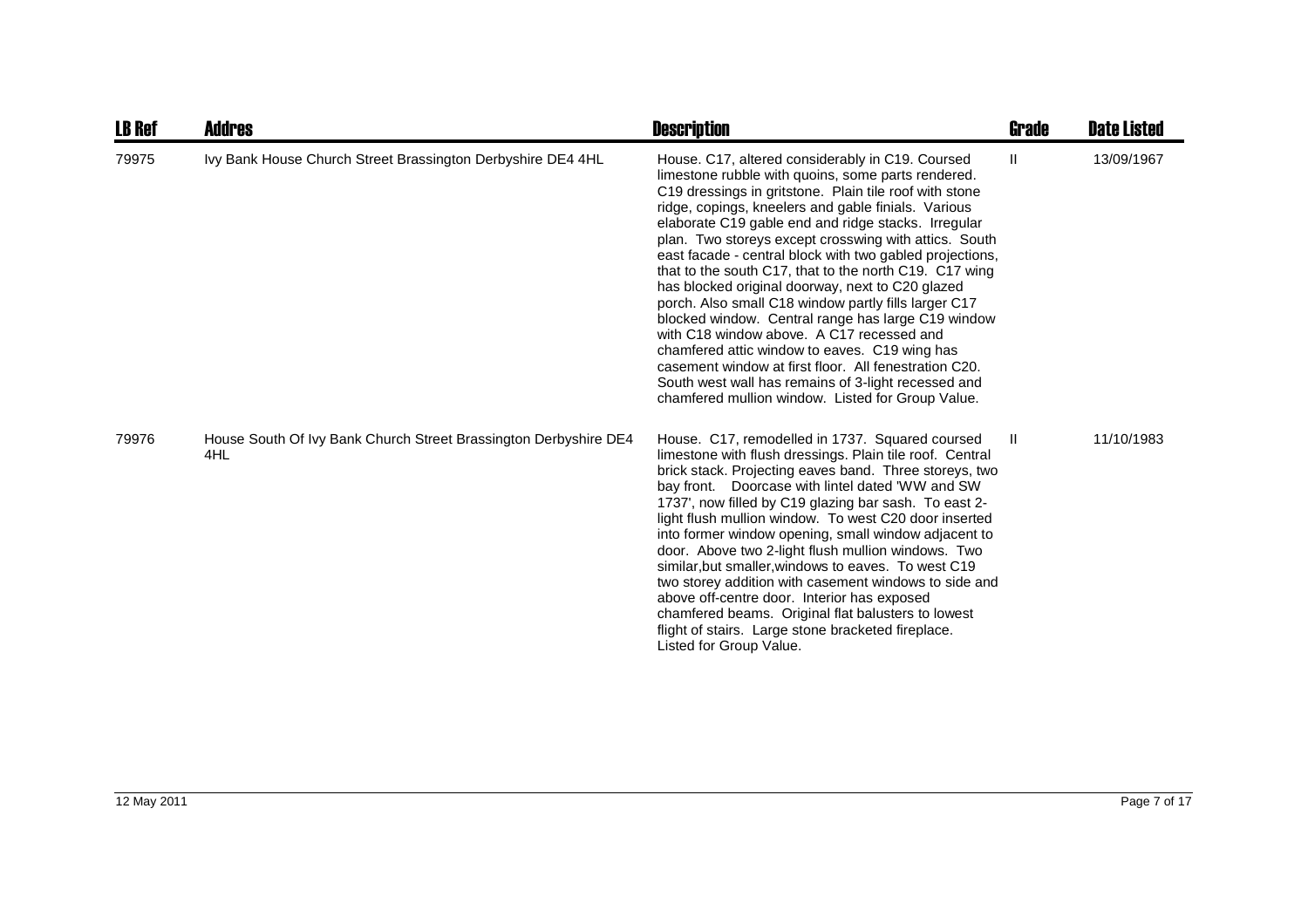| <b>LB Ref</b> | <b>Addres</b>                                                  | <b>Description</b>                                                                                                                                                                                                                                                                                                                                                                                                                                                                                                                                                                                                                                            | <b>Grade</b> | <b>Date Listed</b> |
|---------------|----------------------------------------------------------------|---------------------------------------------------------------------------------------------------------------------------------------------------------------------------------------------------------------------------------------------------------------------------------------------------------------------------------------------------------------------------------------------------------------------------------------------------------------------------------------------------------------------------------------------------------------------------------------------------------------------------------------------------------------|--------------|--------------------|
| 79977         | Jeffrey Walker Church Street Brassington Derbyshire DE4 4HJ    | House. C17, remodelled in late C18 when two storey<br>wing added. Coursed limestone rubble with flush<br>dressings and quoins. Stone coped gables and<br>kneelers. C18 part has slate roof. C17 section has<br>plain tile roof. C17 part is two storeys with attics.<br>South facade - blocked 2-light chamfered mullion<br>window next to iron glazing bar window filling earlier<br>doorcase. Above two C18 casements. Attic windows<br>with recessed and chamfered surrounds, glazing bar<br>and sash windows. To west, C18 addition has window<br>with small paned iron casement. Above C19 glazing<br>bar sash. Listed for Group Value.                  | Ш.           | 11/10/1983         |
| 79978         | The Manor House Church Street Brassington Derbyshire DE4 4HJ   | Formerly listed as House opposite Ivybank. House.<br>Dated 1774 and 1860. Coursed limestone rubble with<br>quoins. Flush gritstone dressing. Plain tile roof. One<br>ridge and two gable end brick stacks. Three storeys,<br>two ranges, three bay front. Three 2-light flush<br>mullion windows with off-centre door, covered by C20<br>glazed porch. Above three similar windows and a<br>blocked single light opening over porch. To eaves<br>three shallower 2-light flush mullion windows with<br>1774 datestone over blocked stairlight. Rear range<br>has large stone bay window to south, large brick<br>stacks and datestone of 1860 in north gable. | H.           | 13/09/1967         |
| 79979         | Springhill Cottage Maddock Lake Brassington Derbyshire DE4 4HA | Cottage. C17, remodelled in C19. Random limestone II<br>rubble with quoins. C19 dressings in gritstone. Plain<br>tile roof. Gable end brick stack. Projecting brick<br>eaves band. Two storeys, three bay front. End lobby<br>entrance plan. Baffle still in place. Chamfered<br>doorcase with massive lintel and quoins with C20<br>glazed door. To west, low 3-light chamfered mullion<br>window and a chamfered opening with C20<br>casements, Above door small window. To west, two<br>C19 windows of different sizes.                                                                                                                                    |              | 11/10/1983         |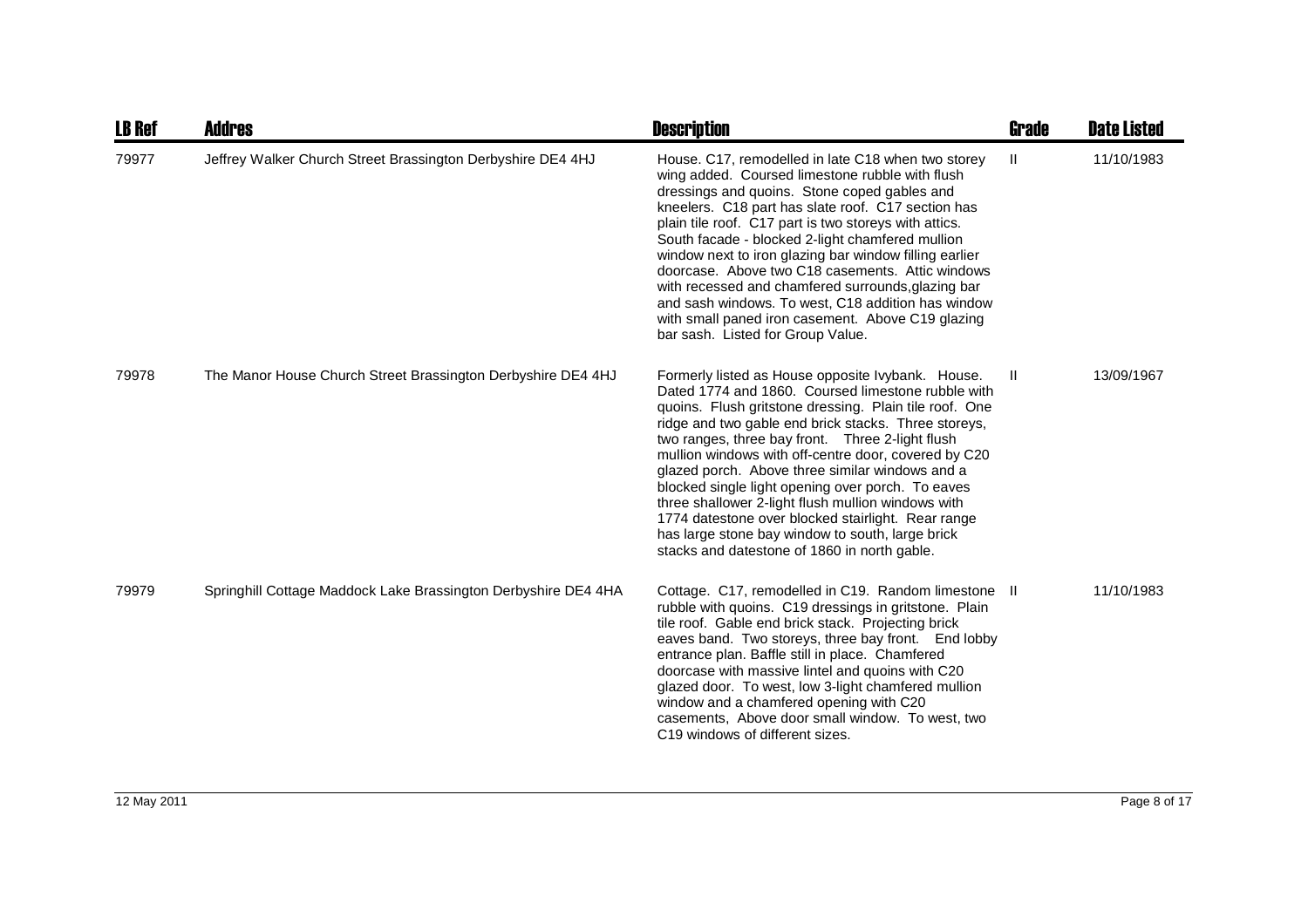| <b>LB Ref</b> | <b>Addres</b>                                         | <b>Description</b>                                                                                                                                                                                                                                                                                                                                                                                                                                                                                                                                                                                                                                                                                                                         | Grade        | <b>Date Listed</b> |
|---------------|-------------------------------------------------------|--------------------------------------------------------------------------------------------------------------------------------------------------------------------------------------------------------------------------------------------------------------------------------------------------------------------------------------------------------------------------------------------------------------------------------------------------------------------------------------------------------------------------------------------------------------------------------------------------------------------------------------------------------------------------------------------------------------------------------------------|--------------|--------------------|
| 79980         | Dakin Hillside Lane Brassington Derbyshire DE4 4HL    | Chapel. Dated 1834. Coursed limestone rubble with<br>quoins. Gritstone dressings. Plain tile roof.<br>Rectangular building with entrance porch to west.<br>Single storey. North facade has two rounded headed<br>windows with keystones and imposts with wooden<br>shutters.                                                                                                                                                                                                                                                                                                                                                                                                                                                               | -II          | 11/10/1983         |
| 79981         | Yew Tree Farm West End Brassington Derbyshire DE4 4HL | House. Early C19. Random limestone rubble, flush<br>gritstone dressings. Plain tile roof. Two brick gable<br>end stacks. Projecting stone eaves band. Two<br>storeys, double fronted house. Glazing bar sash<br>either side of central doorcase surmounted by<br>moulded canopy on stone brackets. Raised and<br>fielded door with two top panels glazed. Three glazing<br>bar sashes above. To east outbuildings under same<br>roof. Door with massive lintel and quoins, small<br>square window above.                                                                                                                                                                                                                                   | $\mathbf{H}$ | 11/10/1983         |
| 79982         | Well House West End Brassington Derbyshire DE4 4HL    | Formerly listed as House on east side of Hillside<br>Lane. House, now divided into two. C18 with C19<br>alterations. Coursed limestone rubble with quoins.<br>Flush gritstone dressings. Plain tile roof. Gable end<br>and ridge brick stacks, that to north being external<br>stack. Three storeys, three bay front. 2-light flush<br>mullion windows either side of central doorway with<br>C19 panelled door. To north another doorcase with<br>glazed panelled door and third flush mullion window.<br>Above three 2-light flush mullion windows with small<br>modern window inserted above central door. Third<br>storey has three windows enlarged in C19. All<br>windows have glazed casements. Four heads of iron<br>ties visible. | H.           | 11/10/1983         |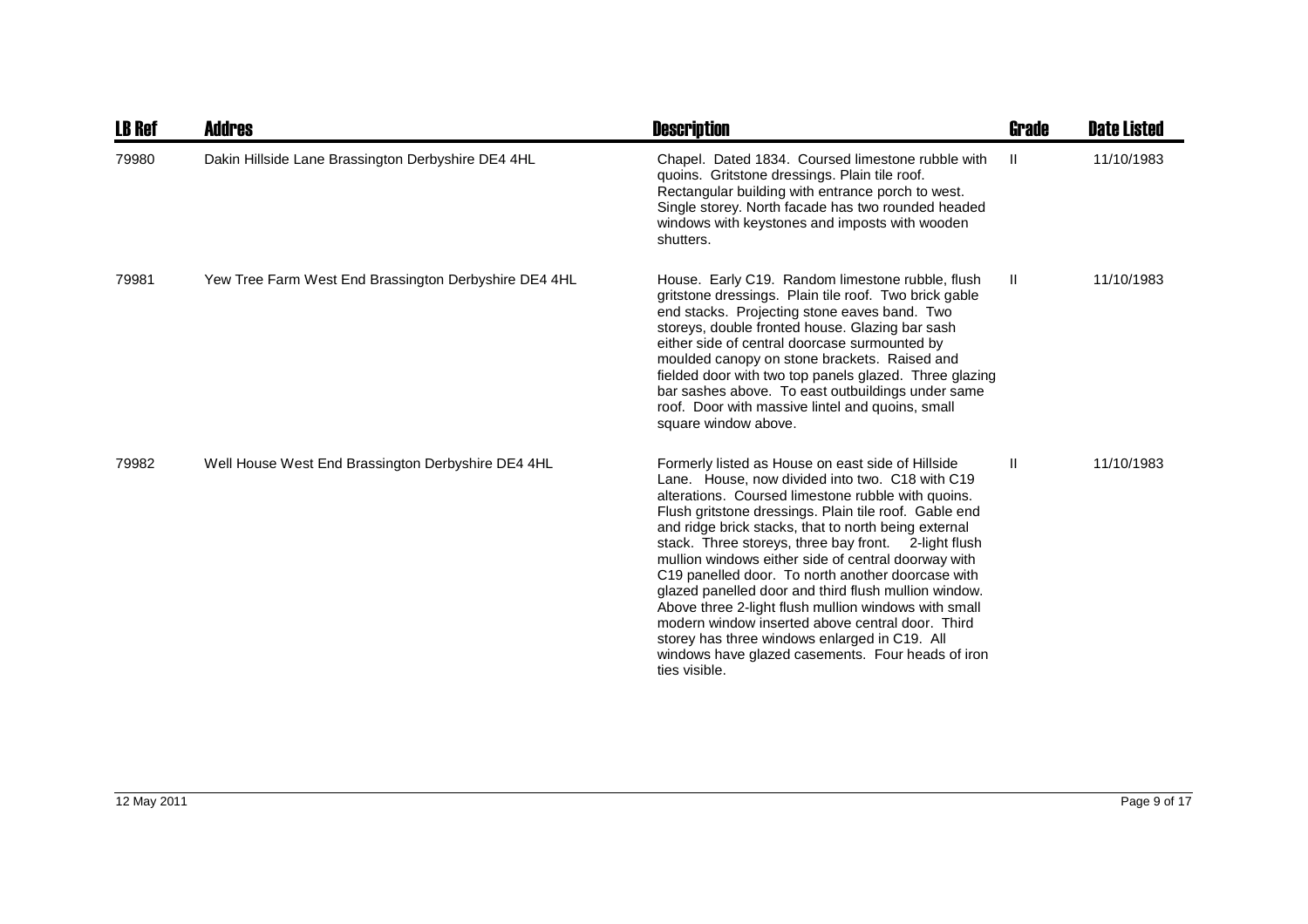| <b>LB Ref</b> | <b>Addres</b>                                        | <b>Description</b>                                                                                                                                                                                                                                                                                                                                          | <b>Grade</b> | <b>Date Listed</b> |
|---------------|------------------------------------------------------|-------------------------------------------------------------------------------------------------------------------------------------------------------------------------------------------------------------------------------------------------------------------------------------------------------------------------------------------------------------|--------------|--------------------|
| 79983         | Railway Bridge Longcliffe Brassington Derbyshire     | Bridge, formerly railway bridge. c1830. Rock faced<br>squared coursed limestone abutments. Fish-bellied,<br>cast iron beams carrying wooden decking between.<br>C20 metal railings above. Early example of cast iron<br>for structural use. Listed sfor its historic interest, as<br>part of the Cromford and High Peak Railway. Listed<br>for Group Value. | $\mathbf{I}$ | 11/10/1983         |
| 79984         | Longcliffe Station Longcliffe Brassington Derbyshire | Railway station. c1830. Coursed limestone rubble<br>with gritstone quoins and dressings. Plain tile roof<br>with large overhanging eaves. Rectangular building,<br>single storey. Central double doors set in massive<br>quoin surround. Listed for its historic interest as part<br>of the Cromford and High Peak Railway. Listed for<br>Group Value.      | $\mathbf{H}$ | 11/10/1983         |
| 79985         | Mile Stone Longcliffe Brassington Derbyshire         | Milestone, C19. Dressed stone. Rectangular slab<br>with shouldered rounded head. Inscription reading 'TO<br>BAKEWELL 10 MILES' and 'TO ASHBOURN 7<br>MILES'.                                                                                                                                                                                                | $\mathbf{I}$ | 11/10/1983         |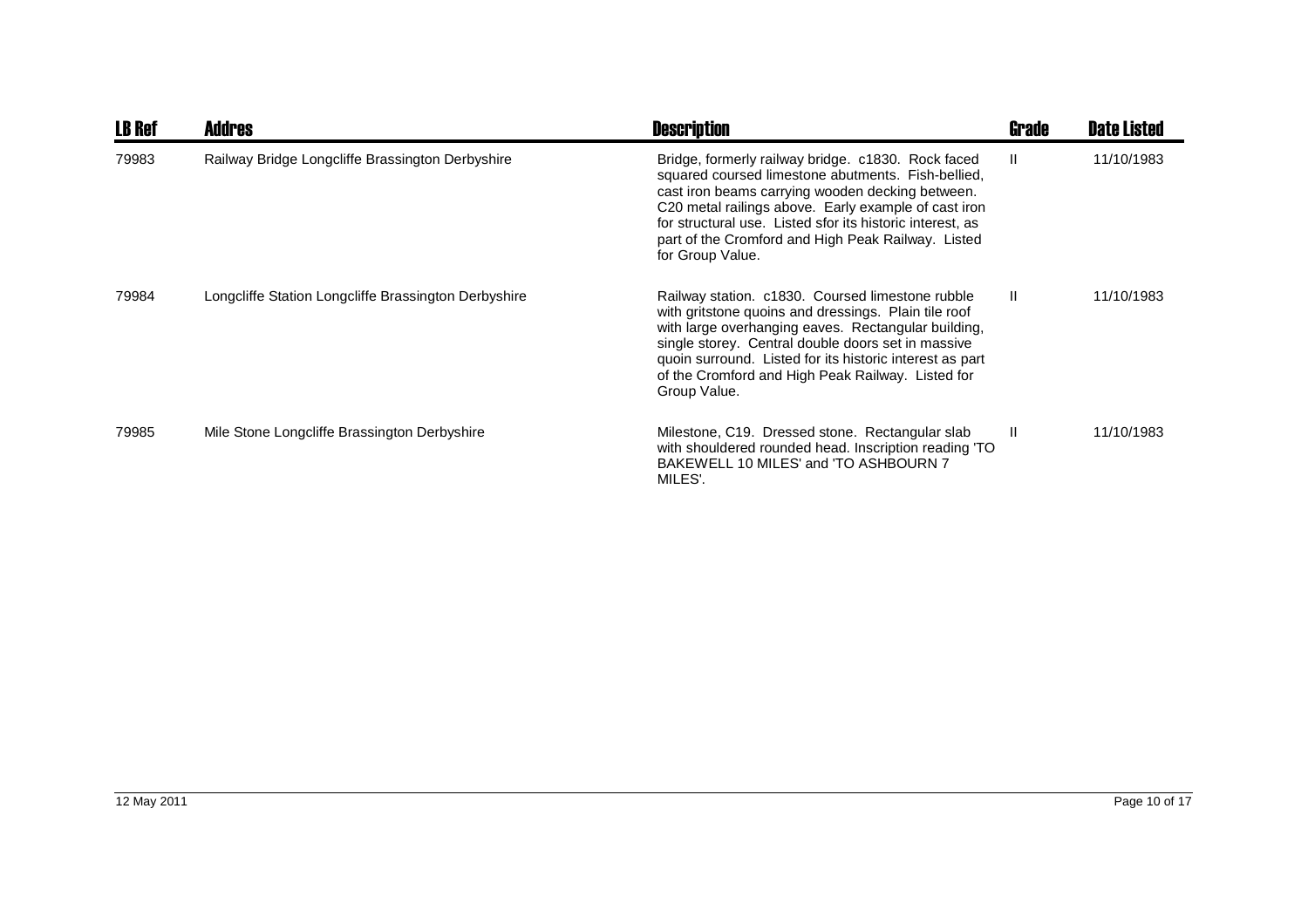| <b>LB Ref</b> | <b>Addres</b>                                               | <b>Description</b>                                                                                                                                                                                                                                                                                                                                                                                                                                                                                                                                                                                                                                                                                                                                                                                                                                                                              | <b>Grade</b> | <b>Date Listed</b> |
|---------------|-------------------------------------------------------------|-------------------------------------------------------------------------------------------------------------------------------------------------------------------------------------------------------------------------------------------------------------------------------------------------------------------------------------------------------------------------------------------------------------------------------------------------------------------------------------------------------------------------------------------------------------------------------------------------------------------------------------------------------------------------------------------------------------------------------------------------------------------------------------------------------------------------------------------------------------------------------------------------|--------------|--------------------|
| 79986         | Miners Arms Miners Hill Brassington Derbyshire DE4 4HA      | Public house. Late C18, altered in C19.Mostly<br>rendered. C19 projection of coursed limestone rubble<br>with quoins dated 1882. Flush gritstone dressings.<br>Plain tile roof with catslide to extension. Gable end<br>brick stacks, one rendered. Three storey main block<br>with two gables. To north two storey range of which all<br>but last bay was extended forward in C19, partly<br>covering the main block. Main block has doorcase<br>next to glazing bar sash. Above a pair of C19 plain<br>sashes. Over two similar sashes in the gables. C19<br>extension has off-centre door with small window to<br>north. To south and above, casement windows. To<br>north of extension, single bay with 2-light flush mullion<br>window with casements. Similar but smaller window<br>above. To south of main block C19 outbuildings with<br>stairs to door. Included for group value only. | Ш            | 11/10/1983         |
| 79987         | 1 Pleasant House Miners Hill Brassington Derbyshire DE4 4HA | House. C18 with C19 addition. Squared coursed<br>limestone with flush dressings and quoins. Slate roof.<br>Stone coped gables and kneelers. Two brick gable<br>end stacks. Projecting eaves band. Three storeys,<br>double fronted. 2-light flush mullion window either<br>side of central doorcase with C20 glazed door. Above<br>door a single light stair window. To either side similar<br>windows to those below. Two smaller 2-light flush<br>mullioned windows to eaves. To east a two storey<br>C19 addition with door below and margin light sash<br>above. Listed for Group Value.                                                                                                                                                                                                                                                                                                    | $\mathbf{H}$ | 11/10/1983         |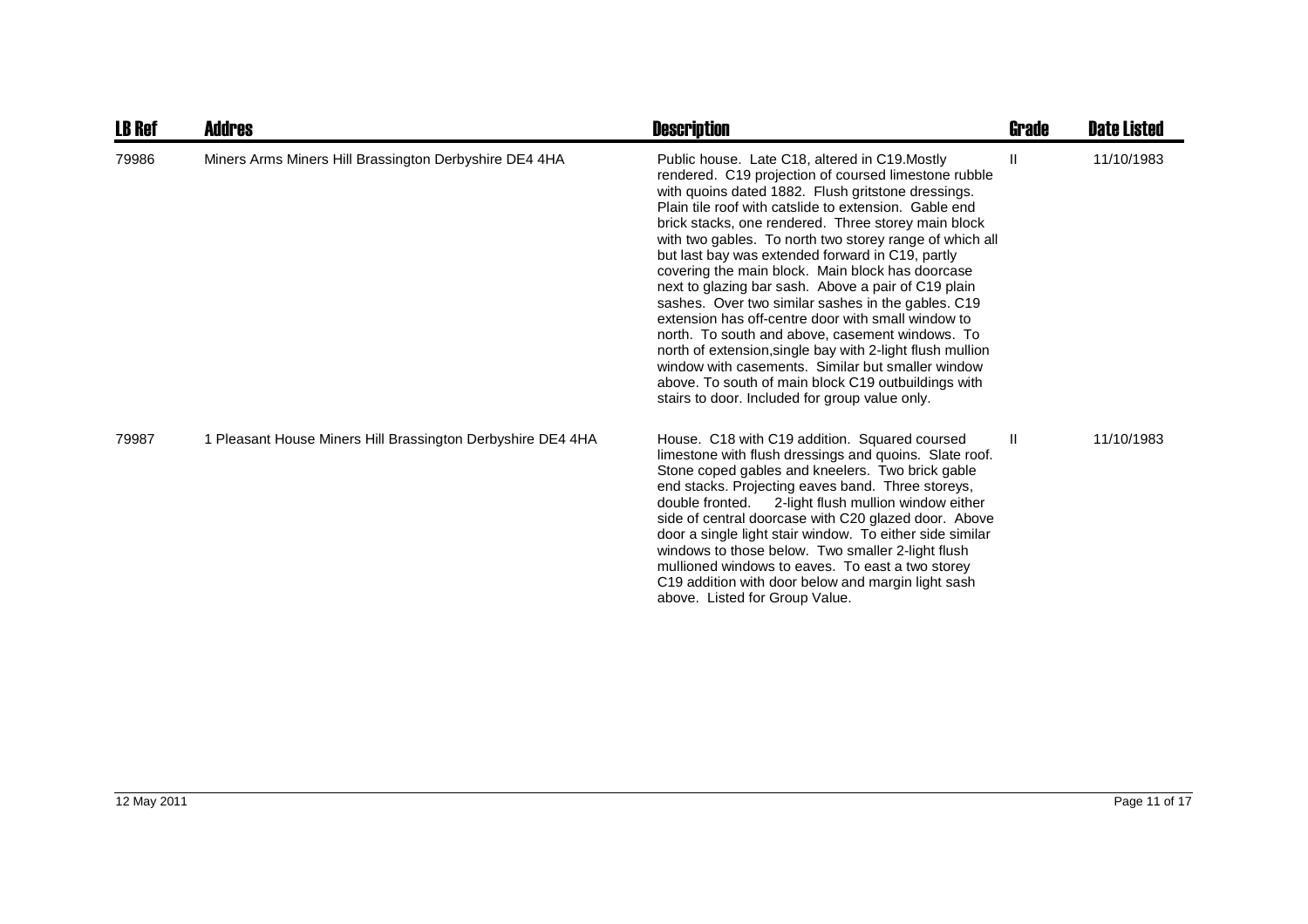| <b>LB Ref</b> | Addres                                                       | <b>Description</b>                                                                                                                                                                                                                                                                                                                                                                                                                                                                                                                                                                                                                   | Grade        | <b>Date Listed</b> |
|---------------|--------------------------------------------------------------|--------------------------------------------------------------------------------------------------------------------------------------------------------------------------------------------------------------------------------------------------------------------------------------------------------------------------------------------------------------------------------------------------------------------------------------------------------------------------------------------------------------------------------------------------------------------------------------------------------------------------------------|--------------|--------------------|
| 79989         | Brookfield Farm Nether Lane Brassington Derbyshire DE4 4HL   | Farmhouse. Late C18, recently restored. Squared<br>coursed limestone with flush dressings and quoins.<br>Stone slate roof with coped gables and kneelers. Two<br>brick gable end stacks. Projecting eaves hand. Three<br>storeys, three bay front. 2-light flush mullion windows<br>either side of central doorcase with massive lintel.<br>Above door small stair window, to either side similar<br>windows to those below. To eaves similar windows in<br>same arrangement. All windows C20 top hung<br>casements.                                                                                                                 | $\mathbf{I}$ | 11/10/1983         |
| 79990         | Red Lion House Red Lion Hill Brassington Derbyshire DE4 4HA  | Formerly listed as House north east of Churchgate<br>Cottages. House. Late C18. Coursed squared<br>limestone rubble with flush quoins and dressings.<br>Slate roof. Two gable end and one central brick<br>stack. Stone coped gable with kneelers and projecting<br>eaves band. Three storeys, three bay front. Three 2-<br>light mullioned windows with off-centre panelled door.<br>Above three similar windows with a further three<br>similar, but smaller, windows to eaves. All windows<br>recently sympathetically replaced with small-paned<br>casements.                                                                    | Ш            | 11/10/1983         |
| 79991         | The Green Cottage Town Street Brassington Derbyshire DE4 4HB | House. C17 remodelled in C18, recently renovated.<br>Coursed limestone rubble with quoins. Gritstone flush<br>dressings. Stone copings and moulded kneelers.<br>Stone slate roof. Two brick gable end stacks. Three<br>storeys, two bay front. Former doorcase to south,<br>filled with uneven glazing bar sash. Central doorcase<br>with early C19 glazed door inserted into former<br>window opening. To north a 2-light mullioned window.<br>Two similar windows above, and a further pair to<br>eaves. Single storey projection to south. Southern<br>gable has blocked C17 2-light mullioned window.<br>Listed for Group Value. | $\mathbf{I}$ | 25/04/1979         |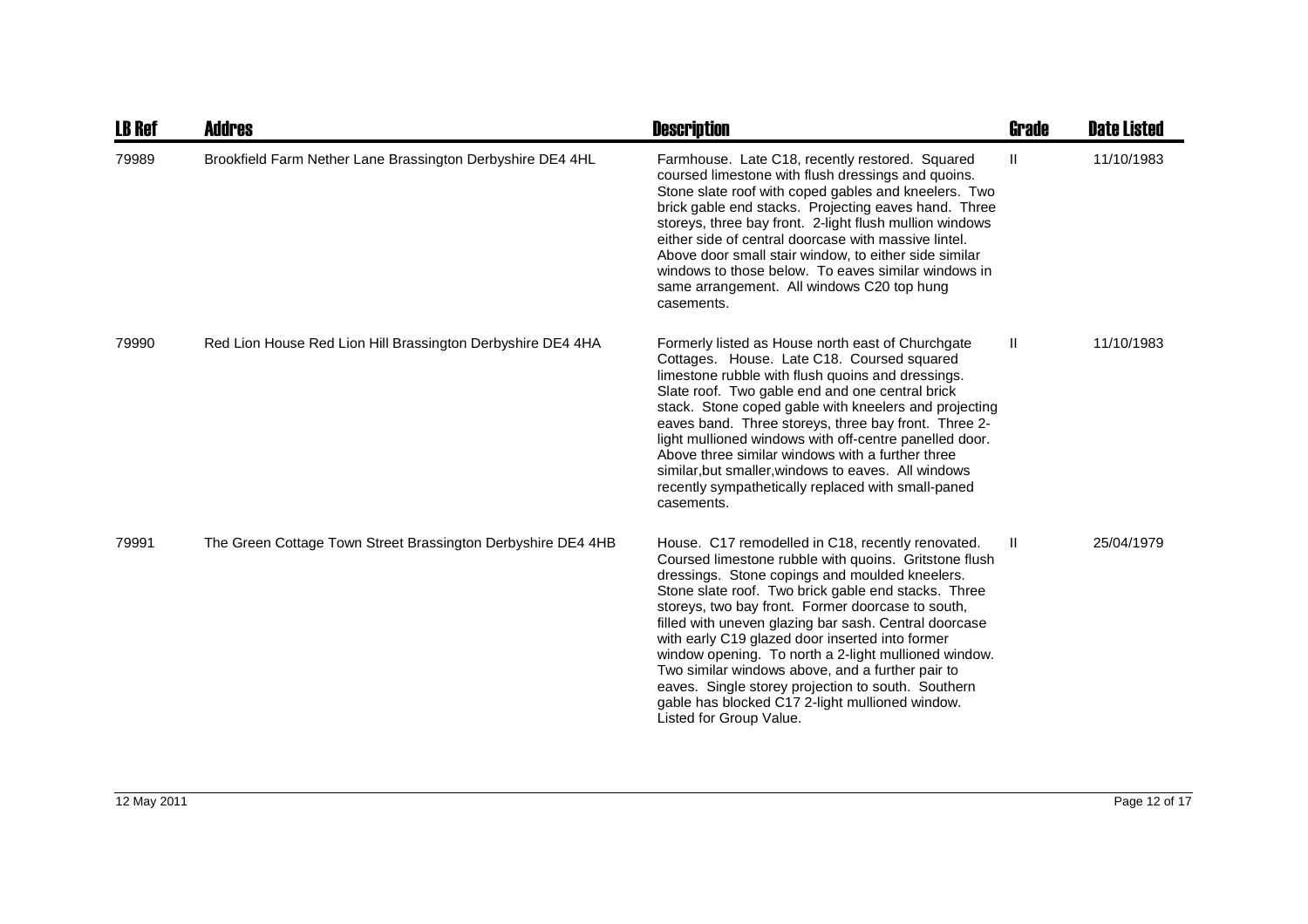| <b>LB Ref</b> | Addres                                                                         | <b>Description</b>                                                                                                                                                                                                                                                                                                                                                                                                                                                                                                                                                                                                                                                                                                                                                                                                   | <b>Grade</b> | <b>Date Listed</b> |
|---------------|--------------------------------------------------------------------------------|----------------------------------------------------------------------------------------------------------------------------------------------------------------------------------------------------------------------------------------------------------------------------------------------------------------------------------------------------------------------------------------------------------------------------------------------------------------------------------------------------------------------------------------------------------------------------------------------------------------------------------------------------------------------------------------------------------------------------------------------------------------------------------------------------------------------|--------------|--------------------|
| 79992         | East View The Green Town Street Brassington Derbyshire DE4 4HB                 | House. Late C18 with C19 alterations. Coursed<br>limestone rubble with quoins, flush gritstone<br>dressings. Plain tile roof, Brick gable end stack, two<br>bay front, apparently two storey to front but three to<br>rear. Central window with C19 casements, to north<br>blocked former doorcase. To south doorcase with<br>raised and fielded C18 door. Above two similar<br>windows. Over blocked door a small square blocked<br>opening. Adjoining single storey shed to north. Listed<br>for Group Value.                                                                                                                                                                                                                                                                                                      | $\mathbf{H}$ | 11/10/1983         |
| 79993         | Dragon House And Dragons Cottage Miners Hill Brassington<br>Derbyshire DE4 4HB | Formerly listed as House 30 yards NNE of Tudor<br>House. Cottages. C17, remodelled in Cl8. Coursed,<br>squared limestone with slightly projecting quoins, first<br>floor band, window surrounds and coved eaves band.<br>Stone coped gables and moulded kneelers. Plain tile<br>roof. Two stone ridge stacks, the central one being<br>considerably larger. Plinth on west side, diminishing<br>to the east. Two storeys and attics, five bay front. To<br>ground floor three windows with C20 casements and<br>off-centre doorcase. To east a C20 glazed door has<br>been inserted into former window opening. Above,<br>central blocked 2-light mullioned window, to east two<br>glazing bar sashes, to west two C20 casements. 2-<br>light recessed mullion window in east gable wall.<br>Listed for Group Value. | Ш            | 15/09/1967         |
| 79994         | Upper Yards The Green Town Street Brassington Derbyshire DE4<br>4HB            | Lead miners cottage. CI8. Squared coursed<br>limestone rubble with quoins and flush dressings.<br>Plain tile roof, stone coped gables and kneelers.<br>Three storeys. Single bay front. 2-light mullioned<br>windows to ground and first floor, similar, but smaller<br>and chamfered windows to eaves with leaded lights.<br>Single storey projection to west gable wall. Listed for<br>Group Value.                                                                                                                                                                                                                                                                                                                                                                                                                | Ш            | 11/10/1983         |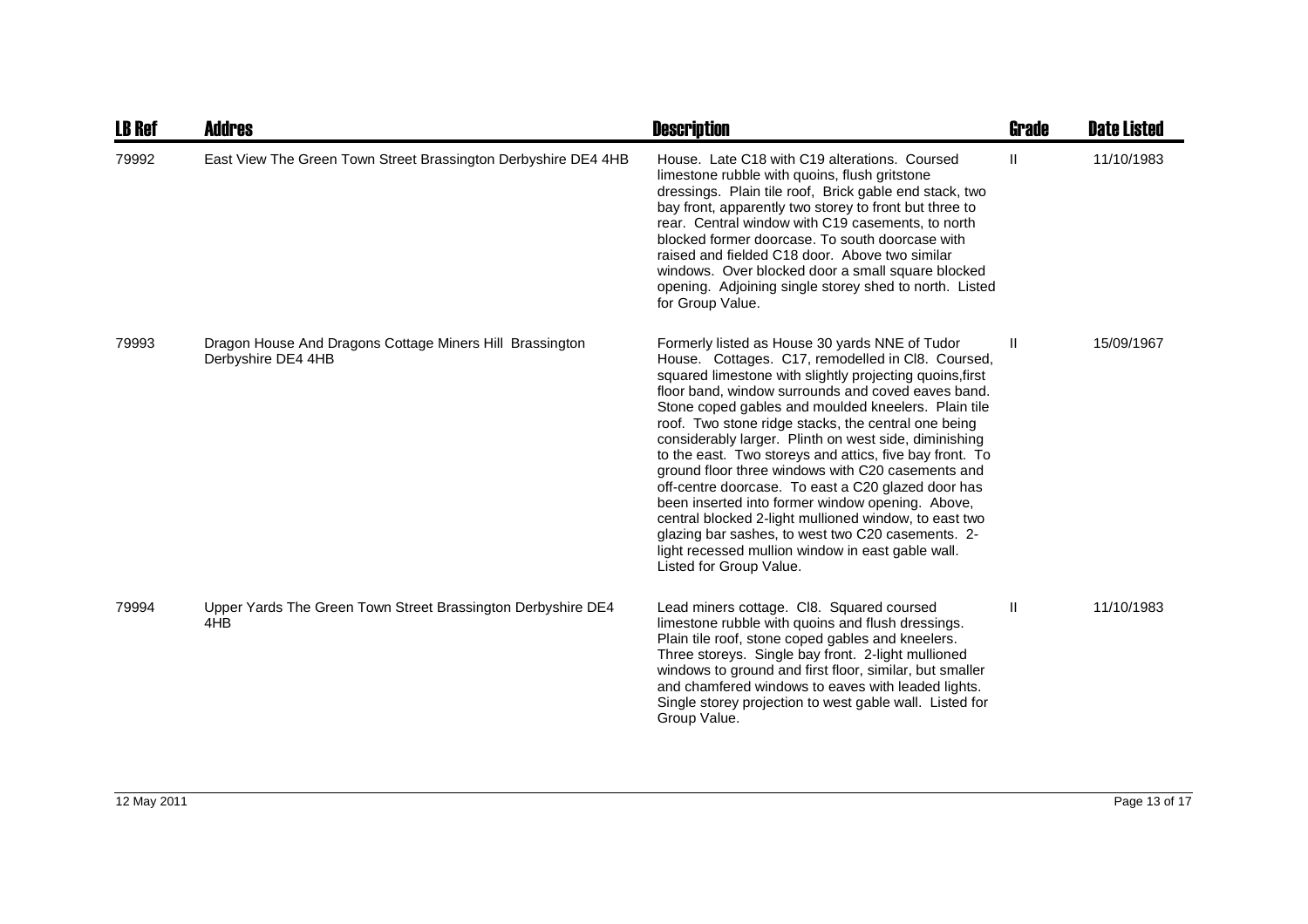| <b>LB Ref</b> | <b>Addres</b>                                                | <b>Description</b>                                                                                                                                                                                                                                                                                                                                                                                                                                                                                                                                                                                                                                                                                  | Grade        | <b>Date Listed</b> |
|---------------|--------------------------------------------------------------|-----------------------------------------------------------------------------------------------------------------------------------------------------------------------------------------------------------------------------------------------------------------------------------------------------------------------------------------------------------------------------------------------------------------------------------------------------------------------------------------------------------------------------------------------------------------------------------------------------------------------------------------------------------------------------------------------------|--------------|--------------------|
| 79995         | The Green Cottage Town Street Brassington Derbyshire DE4 4HB | House, C18. Coursed limestone rubble with flush<br>gritstone dressings and quoins. Plain tile roof. One<br>brick gable end stack, another off-centre rendered<br>ridge stack. Three storeys. Three bay front. Three 2-<br>light mullioned windows, one blocking former off-<br>centre doorcase. Inserted central door covered by<br>projecting C20 glazed porch. Adjacent door to south.<br>Above two pairs of 2-light mullioned windows stacked<br>immediately above each other to form 4-light<br>mullioned and transomed window to two floors. To<br>north a single 2-light mullioned window. Listed for<br>Group Value.                                                                         | $\mathbf{H}$ | 11/10/1983         |
| 79996         | Sycamore Farm Town Street Brassington Derbyshire DE4 4HB     | Formerly listed as Farmhouse 30 yards SSE of Tudor<br>House. Farmhouse C17 with later alterations and<br>additions. Coursed limestone rubble with gritstone<br>quoins. Gritstone dressings. Plain tile roof with brick<br>gable end stacks. Coped gables. Two storeys, three<br>bay front. Off-centre doorcase with massive quoins.<br>C19 glazed, raised and fielded door. Either side 2-light<br>recessed and chamfered mullioned windows with<br>leaded case- ments. Hoodmoulds above. To north<br>single light firewindow with hoodmould. Above three<br>recessed, chamfered openings to eaves with leaded<br>casements, that to the south having a central mullion.<br>Listed for Group Value. | Ш            | 13/09/1967         |
| 79997         | Dragon Barn Town Street Brassington Derbyshire DE4 4HB       | Barns, C18. Coursed limestone rubble with flush<br>dressings. Plain tile roofs. Part two storey and part<br>single storey. Street facade has no openings.<br>Included for group value only.                                                                                                                                                                                                                                                                                                                                                                                                                                                                                                         | $\mathbf{H}$ | 11/10/1983         |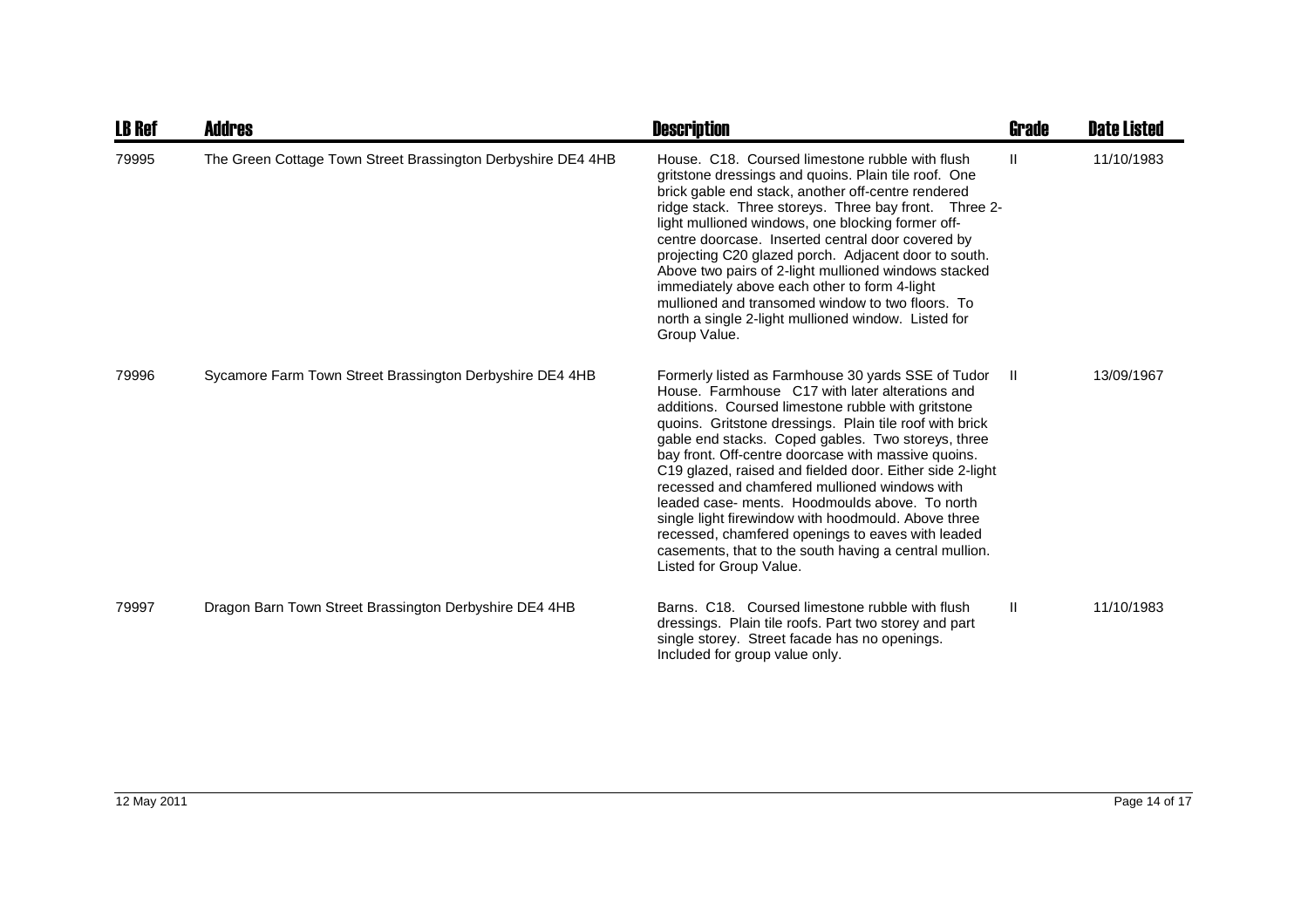| <b>LB Ref</b> | Addres                                                 | <b>Description</b>                                                                                                                                                                                                                                                                                                                                                                                                                                                                                                                                                                                                                                                                                                                                                                                                                                                                                                                                                                                                                                                                                                  | Grade | <b>Date Listed</b> |
|---------------|--------------------------------------------------------|---------------------------------------------------------------------------------------------------------------------------------------------------------------------------------------------------------------------------------------------------------------------------------------------------------------------------------------------------------------------------------------------------------------------------------------------------------------------------------------------------------------------------------------------------------------------------------------------------------------------------------------------------------------------------------------------------------------------------------------------------------------------------------------------------------------------------------------------------------------------------------------------------------------------------------------------------------------------------------------------------------------------------------------------------------------------------------------------------------------------|-------|--------------------|
| 79998         | Tudor House Town Street Brassington Derbyshire DE4 4HB | House. Dated 1615, altered in C19. Squared coursed II<br>limestone and gritstone dressings. Plain tile roof with<br>stone ridge. Stone coped gables with finials. External<br>stacks to side walls. Two storeys plus attics. Two<br>bays surmounted by gables, northern bay advanced.<br>North bay has 5-light recessed and chamfered<br>mullioned and transomed window, formerly 8-light,<br>C19 door inserted into southern three lights. Original<br>large central mullion survives. Above similar 6-light<br>mullioned and transomed window with dripmould. In<br>gable a 3-light recessed and chamfered mullion and<br>transome window. South bay has 5-light recessed<br>and chamfered mullion window with C19 inserted door<br>with hoodmould to north. Door with dated lintel '1615<br>THAW TUDOR HOUSE', filled with C20 mullioned<br>window, to south. Above 5-light window with 2-light<br>chamfered mullion window over inserted door. In<br>gable a 5-light mullioned window with hoodmould. In<br>C19 the building was used as the workhouse for<br>Ashbourne Poor Law Union. Listed for Group Value. |       | 11/10/1983         |
| 79999         | Rakehouse Town Street Brassington Derbyshire DE4 4HB   | Farmhouse. C18, possibly with earlier core. Coursed II<br>squared limestone, rendered front elevation and<br>gritstone dressings. Plain tile roof. Two brick ridge<br>stacks. Double pile plan with gables to front<br>elevation. Two storeys, double fronted, threebay.<br>Central glazed panelled door, surmounted by stone<br>hood on brackets. To either side casement window<br>with plain surrounds. Above door single light stair<br>window with casement to either side. Rear elevation<br>has the blocked remains of a C17 recessed and<br>chamfered mullion window.                                                                                                                                                                                                                                                                                                                                                                                                                                                                                                                                       |       | 11/10/1983         |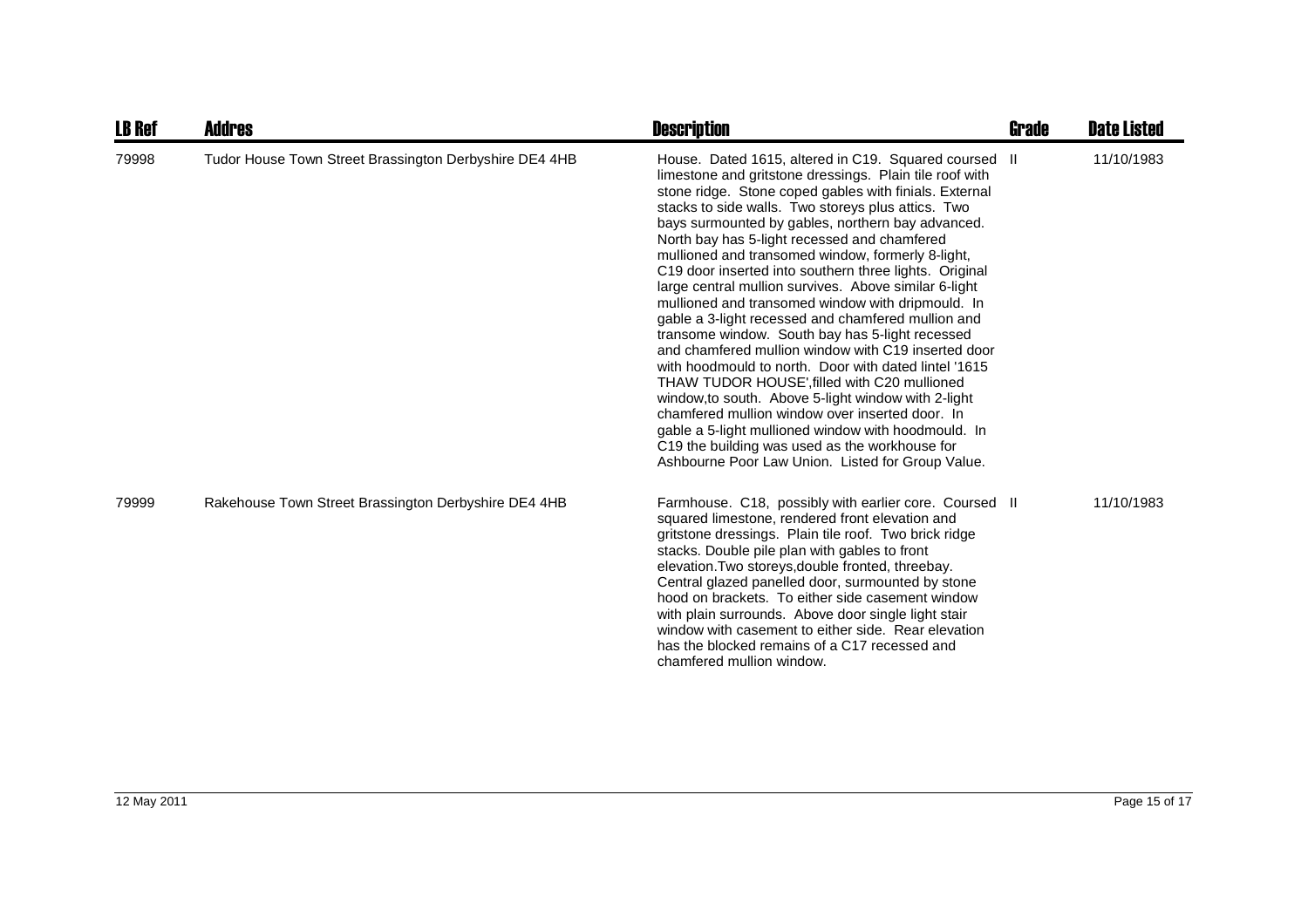| <b>LB Ref</b> | <b>Addres</b>                                            | <b>Description</b>                                                                                                                                                                                                                                                                                                                                                                                                                                                                                                                                                                                                                                                                                                                                                                                                                                                                                                                                                      | <b>Grade</b>  | <b>Date Listed</b> |
|---------------|----------------------------------------------------------|-------------------------------------------------------------------------------------------------------------------------------------------------------------------------------------------------------------------------------------------------------------------------------------------------------------------------------------------------------------------------------------------------------------------------------------------------------------------------------------------------------------------------------------------------------------------------------------------------------------------------------------------------------------------------------------------------------------------------------------------------------------------------------------------------------------------------------------------------------------------------------------------------------------------------------------------------------------------------|---------------|--------------------|
| 80002         | Brassington Hall West End Brassington Derbyshire DE4 4HL | House, C17, considerable C19 alterations, Coursed<br>limestone rubble with quoins. Gritstone dressings.<br>Plain tile roof with fish scale banding. Stone gable<br>end and ridge stacks. Two storeys plus attics. U-plan,<br>two projecting gabled crosswings to either side. South<br>elevation - central range has single storey projection<br>springing from stringcourse. C19 3-light flush<br>mullion window either side of advanced stone porch<br>with round headed arch, moulded architrave topped by<br>three ball finials. Above C19 flush mullion windows<br>either side of single light window. Each wing has C19<br>2-light flush mullion window with dripmould, similar<br>window over. Blocked 2-light C17 recessed and<br>chamfered mullion window in gables. To rear and<br>sides various C17 recessed and chamfered windows.<br>Listed for Group Value.                                                                                               | Ш             | 11/10/1983         |
| 80003         | Gate Inn Well Street Brassington Derbyshire DE4 4HJ      | Public house. Dated 1616. Altered 1874. Squared<br>coursed limestone with painted dressings. Plain tile<br>roof. One gable end and two ridge brick stacks.<br>Projecting eaves band. Two storeys, three bayfront.<br>North elevation - to west of blocked doorcase with<br>lintel inscribed 1616 (now partly filled with iron bar<br>casement), a projecting gabled stone porch. Gable<br>datestone inscribed '1874'. To east of blocked<br>doorcase a recessed and chamfered window with<br>modern casements. Above this and porch, two 3-light<br>recessed and chamfered mullion windows with<br>casements. To east again a C19 door with glazing bar<br>sash above. Beyond door to east a single storey<br>gabled projection with stone copings and kneelers.<br>Rear elevation has C17 windows, enlarged later that<br>century. Interior has panelled parlour at south west<br>end and remains of early partition incorporated into<br>bar. Listed for Group Value. | <b>IISTAR</b> | 13/09/1967         |